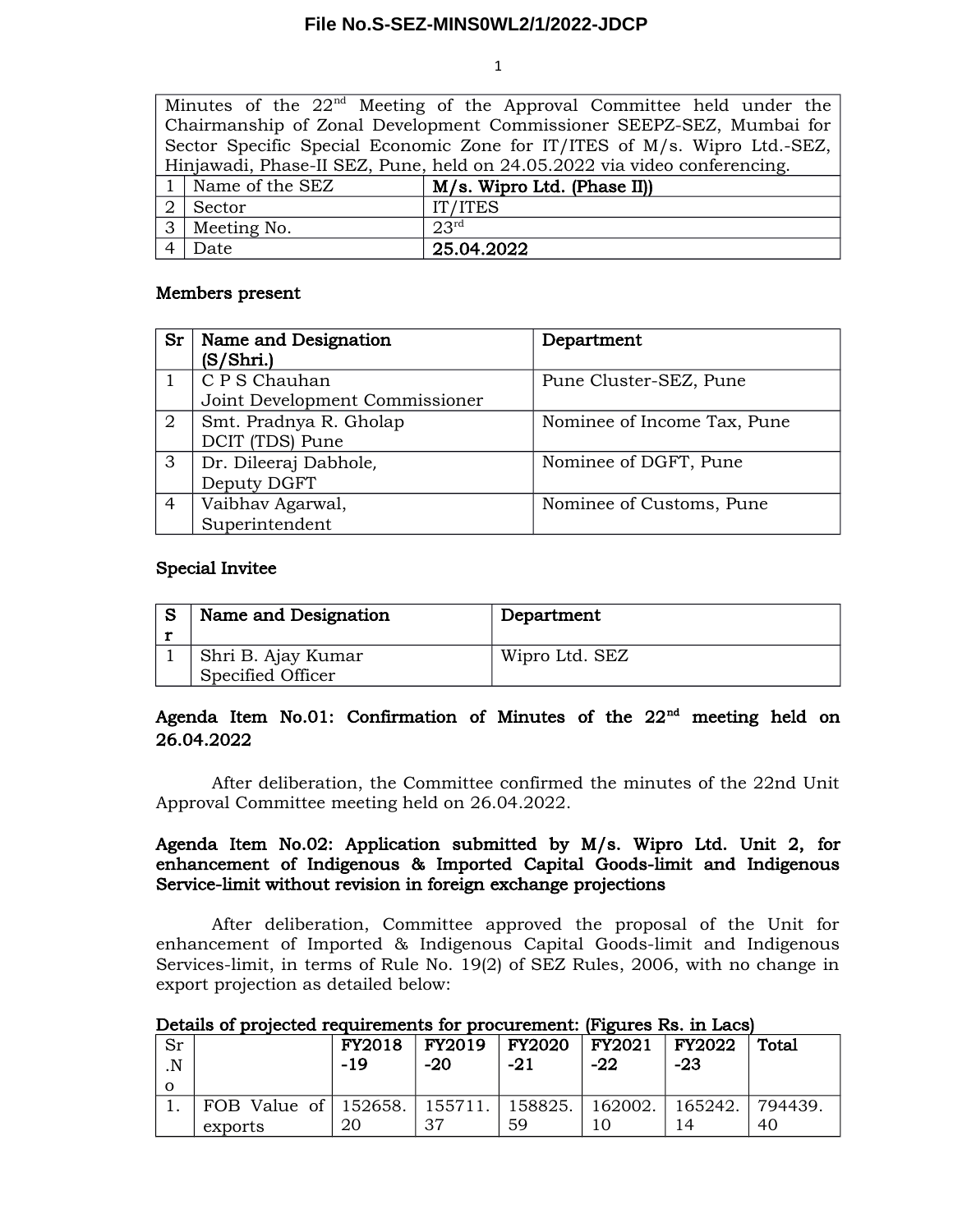#### **File No.S-SEZ-MINS0WL2/1/2022-JDCP**

| 2.             | Foreign                                         | 467.00  | 476.34  | 485.86  | 495.58  | 994.80  | 2919.58 |
|----------------|-------------------------------------------------|---------|---------|---------|---------|---------|---------|
|                | Exchange                                        |         |         |         |         |         |         |
|                | outgo                                           |         |         |         |         |         |         |
| 4.             | Foreign<br>Net                                  | 152191. | 155235. | 158339. | 161506. | 164247. | 791519. |
|                | Exchange                                        | 20      | 20      | 73      | 52      | 34      | 82      |
| $\overline{4}$ | Investment in Plant & Machinery / Capital Goods |         |         |         |         |         |         |
|                | Indigenous                                      |         |         |         |         |         |         |
|                | Imported                                        |         |         |         |         |         |         |
|                | <b>TOTAL</b>                                    |         |         |         |         |         | 6275.44 |
| 5              | <b>Input Services</b>                           |         |         |         |         |         |         |
|                | Indigenous                                      |         |         |         |         |         | 1153.85 |
|                | Imported                                        |         |         |         |         |         | 0.00    |
|                | <b>TOTAL</b>                                    |         |         |         |         |         | 1153.85 |

Agenda Item No.03: Application submitted by M/s. Wipro Ltd. Unit 3, for enhancement of Indigenous & Imported Capital Goods-limit and Indigenous Service-limit without revision in foreign exchange projections

After deliberation, Committee approved the proposal of the Unit for enhancement of Imported & Indigenous Capital Goods-limit and Indigenous Services-limit, in terms of Rule No. 19(2) of SEZ Rules, 2006, as detailed below:

| Sr             |                                                 | 2018-  | 2019-  | 2020-  | $2021 -$ | 2022-  | Total   |
|----------------|-------------------------------------------------|--------|--------|--------|----------|--------|---------|
| N.             |                                                 | 19     | 20     | 21     | 22       | 23     |         |
| $\mathbf{O}$   |                                                 |        |        |        |          |        |         |
| 1.             | FOB Value of                                    | 85391. | 87099. | 88841. | 90618.   | 92430. | 444380. |
|                | exports                                         | 53     | 36     | 34     | 17       | 54     | 94      |
| 2.             | Foreign                                         | 682.00 | 695.64 | 709.55 | 723.74   | 1140.7 | 3951.68 |
|                | Exchange                                        |        |        |        |          | 5      |         |
|                | outgo                                           |        |        |        |          |        |         |
| 3.             | Additional FE                                   |        |        |        |          | 400.75 | 400.75  |
|                | Outgo                                           |        |        |        |          |        |         |
| 4.             | Foreign<br><b>Net</b>                           | 84709. | 86403. | 88131. | 89894.   | 91289. | 440429. |
|                | Exchange                                        | 53     | 72     | 79     | 43       | 79     | 26      |
| $\overline{4}$ | Investment in Plant & Machinery / Capital Goods |        |        |        |          |        |         |
|                | Indigenous                                      |        |        |        |          |        | 770.75  |
|                | Imported                                        |        |        |        |          |        | 6626.40 |
|                | <b>TOTAL</b>                                    |        |        |        |          |        | 7396.15 |
| 5              | <b>Input Services</b>                           |        |        |        |          |        |         |
|                | Indigenous                                      |        |        |        |          |        | 1153.85 |
|                | Imported                                        |        |        |        |          |        | 0.00    |
|                | <b>TOTAL</b>                                    |        |        |        |          |        | 1153.85 |

Details of projected requirements for procurement: (Figures Rs. in Lacs)

Meeting ended with a vote of thanks to the Chair.

(Shyam Jagannathan, IAS)

Jagannathan Date: 26-05-2022 07:19:58 Reason: Approved

2